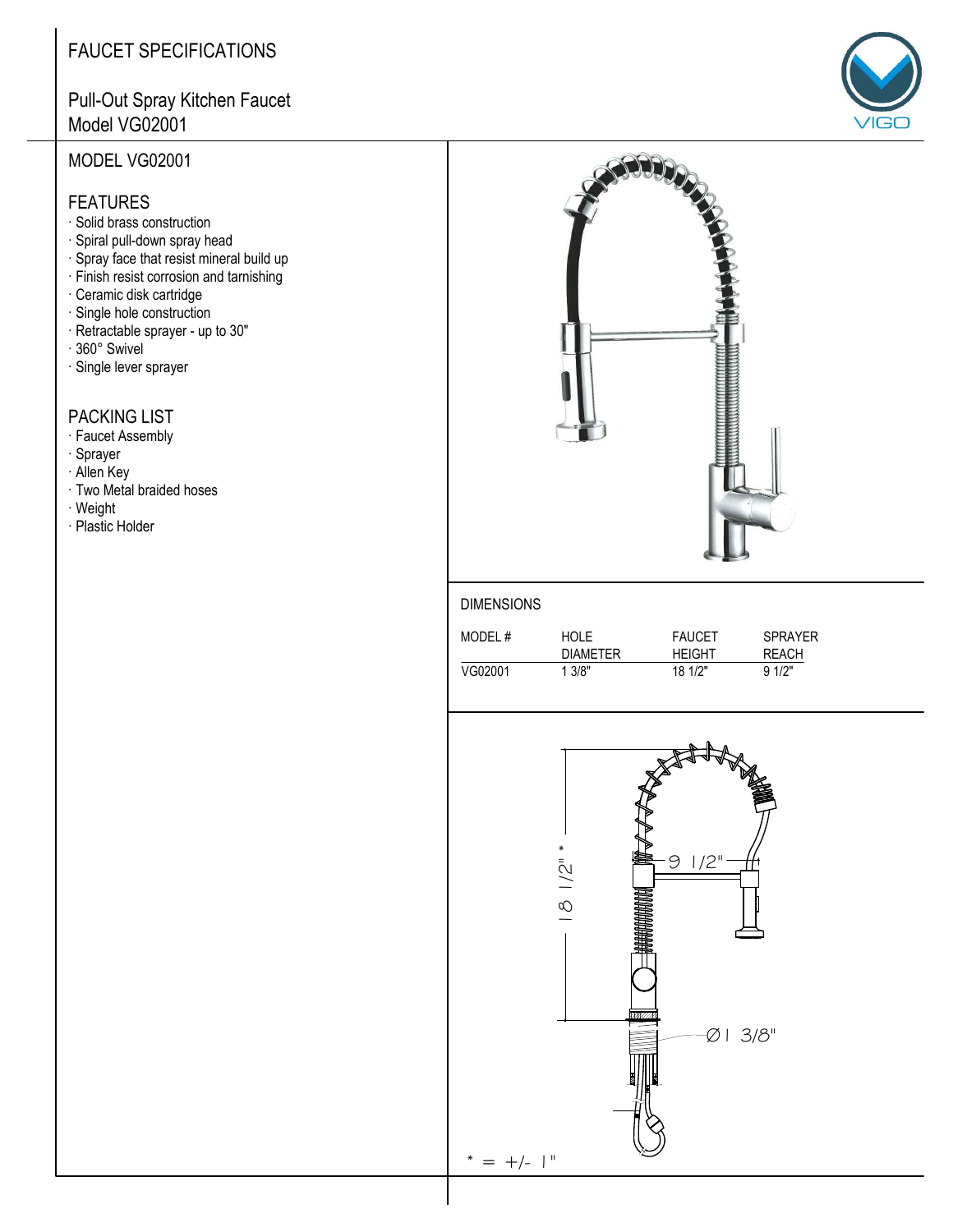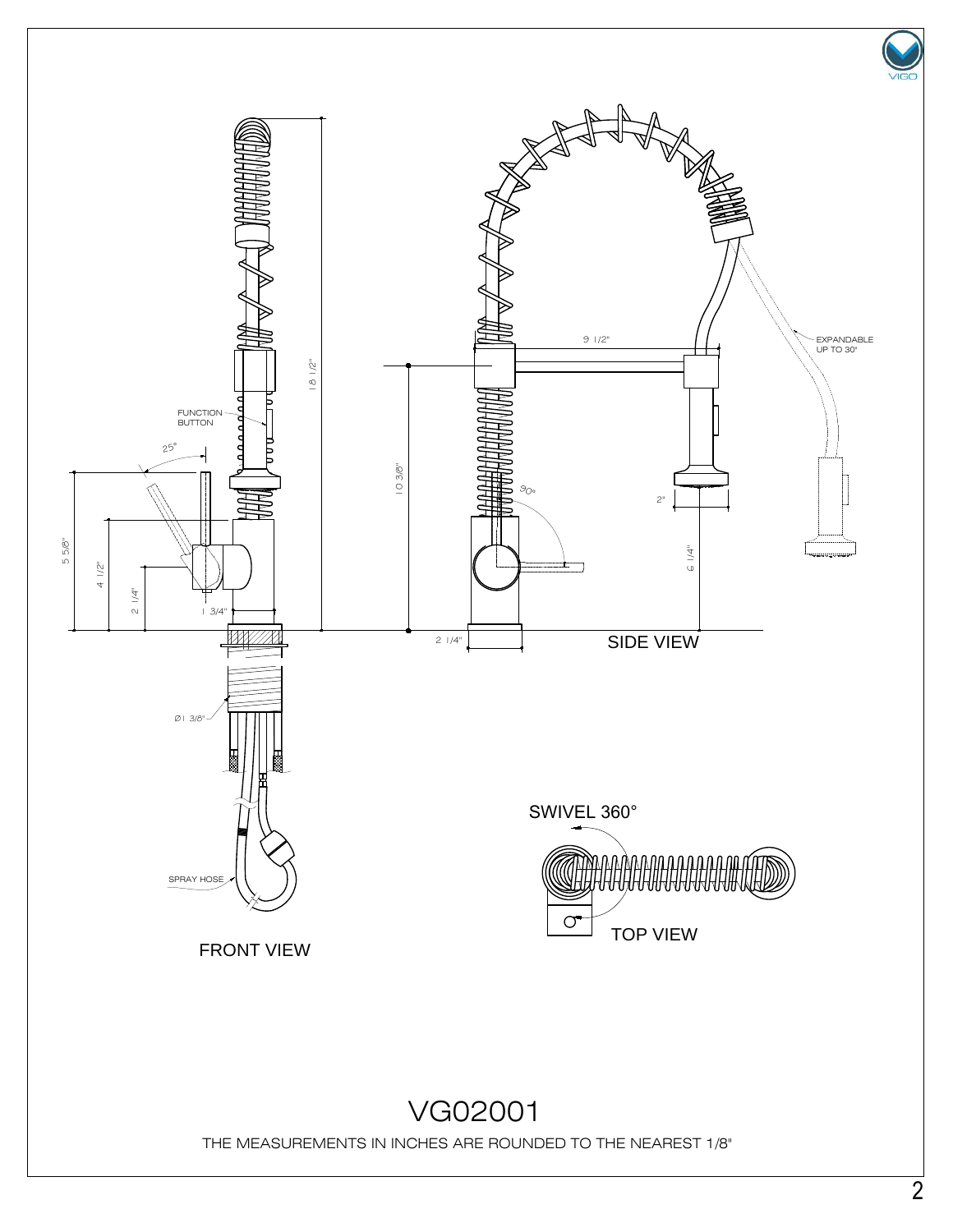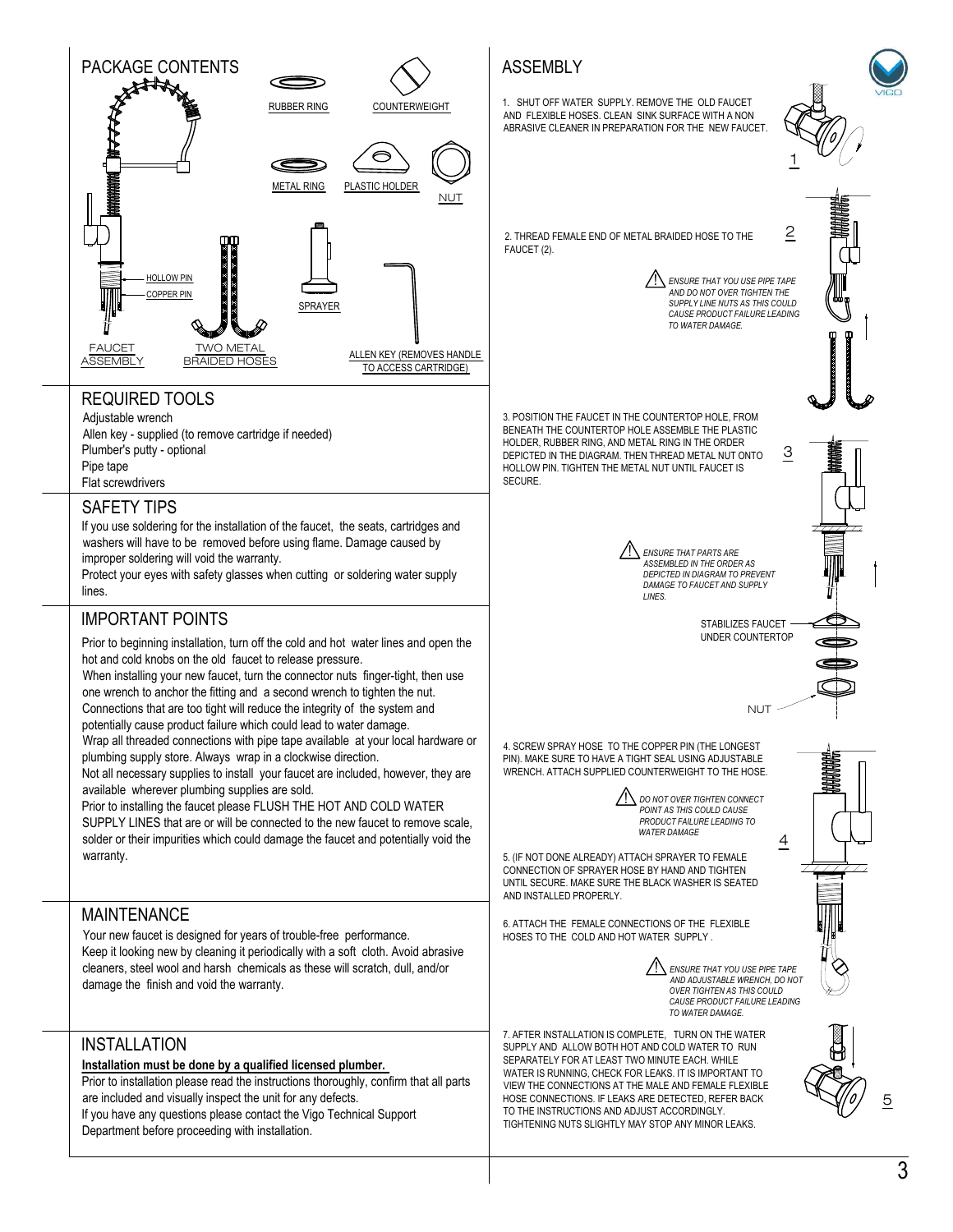### TROUBLESHOOTING

| <b>PROBLEM</b>                   | POTENTIAL CAUSE                                          | <b>CORRECTIVE ACTION</b>                                                                                                                                                          |  |
|----------------------------------|----------------------------------------------------------|-----------------------------------------------------------------------------------------------------------------------------------------------------------------------------------|--|
| - Leaks from handle              | 1.A - Cartridge unseated                                 | 1.A - Remove cartridge from housing, wash thoroughly with hot                                                                                                                     |  |
| 2 - Insufficient flow rate       | 1.B - Cartridge defective                                | water and reseat in housing.                                                                                                                                                      |  |
| 3 - Leak at connection points    | 2.A - Dirty aerator                                      | 1.B - Contact Vigo Technical Support for replacement.                                                                                                                             |  |
| 4 - Loose faucet body            | 2.B - Clog in supply hose / line                         | 2.A - Remove and soak / clean with a non abrasive agent (i.e.                                                                                                                     |  |
| 5 - Sprayer button stops working | 3.A - Sprayer hose not tight                             | vinegar).<br>2.B - Remove sprayer or supply line and flush lines                                                                                                                  |  |
|                                  | 3.B - Flexible hose leaking at body or connection point  |                                                                                                                                                                                   |  |
|                                  | 4. - Metal nut became loose                              | 3.A - Remove sprayer and check integrity of the black washer.<br>Make sure the washer is seated properly and retighten.                                                           |  |
|                                  | 5.A - Debris in aerator<br>5.B - Wear and tear on button | 3.B - Tighten hoses. If this does not resolve the issue, remove<br>the flexible hose and rethread, checking to make sure the<br>connection is secure. Make sure to use pipe tape. |  |
|                                  |                                                          | 4. - From under the counter, use an adjustable wrench and<br>tighten the metal nut to the hollow pipe. Make sure the faucet is<br>perpendicular to the counter.                   |  |
|                                  |                                                          | 5.A - Remove and clean aerator.<br>5.B - Contact Vigo Technical Support for replacement.                                                                                          |  |

#### PARTS LIST - For any parts needed but not shown, please contact Vigo Technical Support

| <b>PART</b>                 | PART#  | <b>FINISH</b>            | SUPPLY DATE INDICATOR (INTERNAL USE ONLY) |
|-----------------------------|--------|--------------------------|-------------------------------------------|
| Pull out Hose (black nylon) | 74000  | $\overline{\phantom{a}}$ | W                                         |
| Sprayer                     | 74006  | CH, ST                   | W                                         |
| Handle Lever                | 78009A | CH, ST                   | W                                         |
| Handle Set Screw            | 78009B | CH, ST                   | W                                         |
| Handle Body                 | 78009C | CH, ST                   | W                                         |
| Sedal Cartridge             | 74035  | $\overline{\phantom{a}}$ | W                                         |
| Metal braided Hose          | 74020  | $\overline{\phantom{a}}$ | W                                         |
|                             |        |                          |                                           |
|                             |        |                          |                                           |
|                             |        |                          |                                           |
|                             |        |                          |                                           |
|                             |        |                          |                                           |
|                             |        |                          |                                           |
|                             |        |                          |                                           |
|                             |        |                          |                                           |
|                             |        |                          |                                           |
|                             |        |                          |                                           |
|                             |        |                          |                                           |
|                             |        |                          |                                           |
|                             |        |                          |                                           |
|                             |        |                          |                                           |
|                             |        |                          |                                           |

TOLL FREE: (866) 591 - 7792

# E-Mail: techmail@vigoindustries.com

www.vigoindustries.com